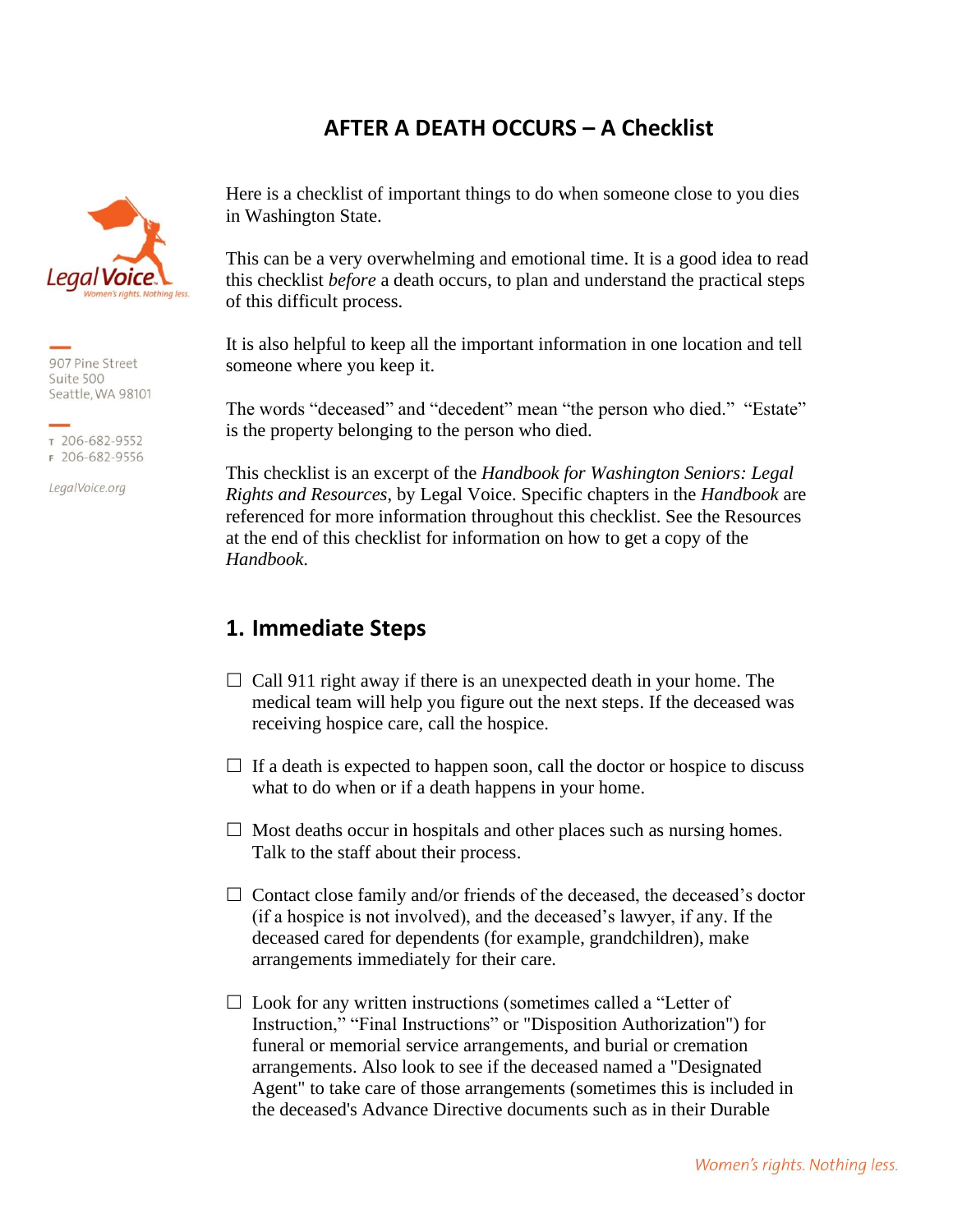Power of Attorney for Health Care, or in a Living Will). If not found, ask close friends, the deceased's doctor, or the deceased's lawyer if they know where to find these instructions. Also, look for any pre-paid services, such as burial services or cremation.

For more information about who is responsible under Washington State law for these after-death arrangements, see the "Funerals, Burials, and Cremation" section of the Dealing with Death chapter in the *Handbook for Washington Seniors: Legal Rights and Resources*.

- $\Box$  Look for records of the deceased person's desire to donate organs or tissue (usually noted on a Washington State driver's license with a red heart symbol or the word "Donor," or mentioned in the deceased's "Final Instructions"). Give this information to the deceased's doctor or hospice immediately (or before the death, if possible).
- $\Box$  If you are the named "Designated Agent" (or if none, you are the person allowed by Washington State law to automatically be the Designated Agent), you should arrange for funeral or memorial services, and burial or cremation. Washington State requires the deceased's body to be embalmed or refrigerated until burial or cremation.

For more information about Designated Agents and after death arrangements, see the "Funerals, Burials, and Cremation" section of the Dealing with Death chapter in the *Handbook for Washington Seniors: Legal Rights and Resources*. Also, see the listings under Funerals, Burials, Cremation, and other Information in Resources at the end of this checklist.

 $\Box$  Death Certificates: You can order certified copies of the death certificate from the funeral director. Often you can get them from the local Department of Health office in the county where the death occurred, or from the Washington State Department of Health.

Generally, you will need one certified copy of the death certificate for each major asset, such as cars, land, or bank accounts, for which you will need to transfer ownership. You may also need a certified copy for items such as life insurance policies, veterans' survivor benefits, and annuities. Certified copies are expensive (approximately \$20- \$32 each, plus fees). Ask if a non-certified photocopy is allowed, or if the company would return the original certified copy to you so you could use it later.

# **2. Next Steps - Locate Important Papers**

Find the deceased's important papers and documents as soon as possible. If necessary, ask close family, friends, or the deceased's doctor or lawyer if they know where these important papers can be found, and the location of a bank safety deposit box, if any.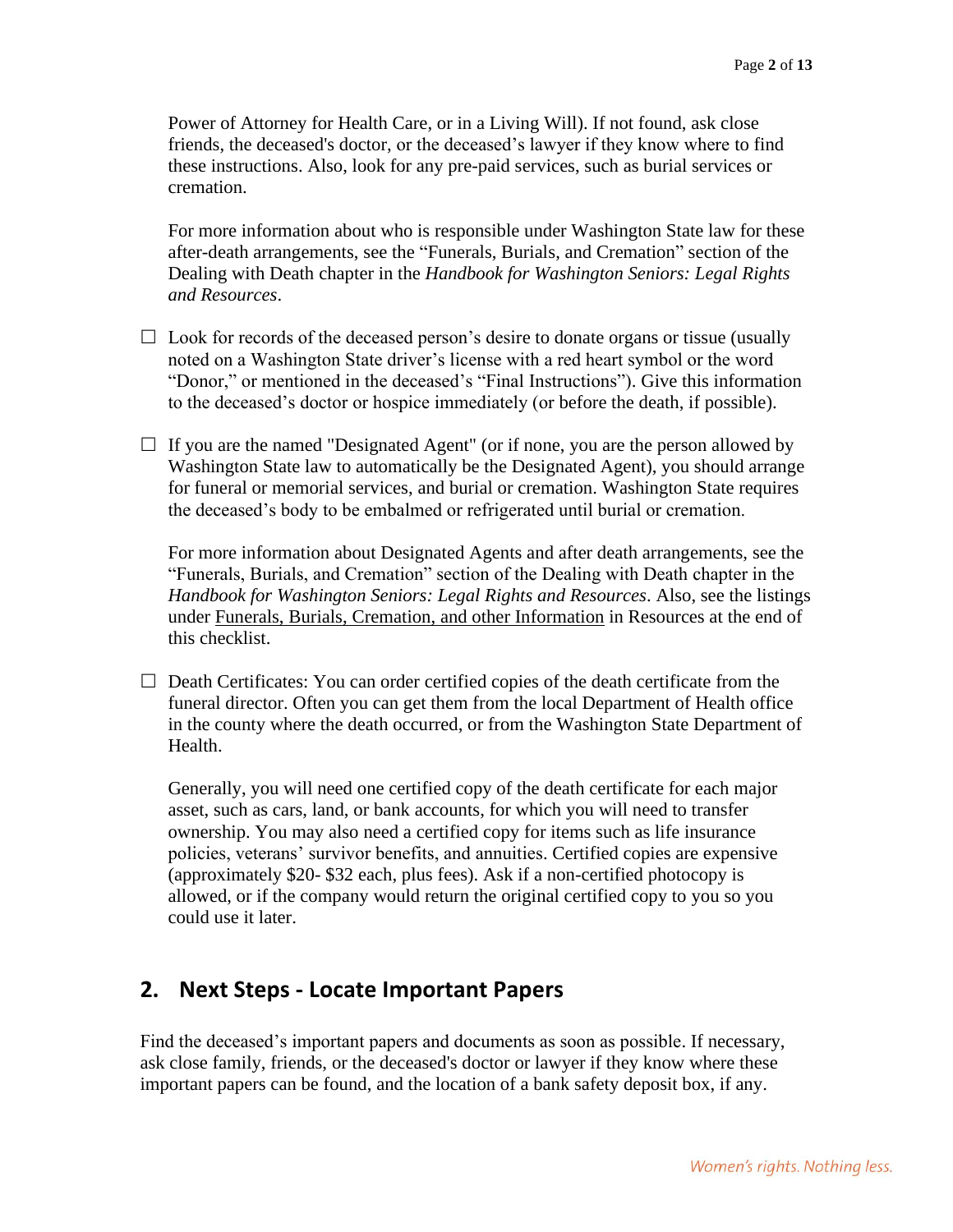**Safety Deposit Box -** In Washington State safety deposit boxes in banks of the deceased are not sealed after a death. Anyone who has legal access still has the right to open the safety deposit box. Important documents such as a Will and "Final Instructions" letter might be in the safe box.

To learn what to do if no one is available with legal access to the safety deposit box, see the listings under Estate Administration, Safe Box Access, and other Legal Help in Resources at the end of this checklist.

 $\Box$  **The Will** – First, find out if the deceased left a Will and/or a Trust.

If there is a Will, notify the Personal Representative named in the Will (and the Trustee, if named in a Trust) right away. The Personal Representative is responsible for taking care of the deceased's estate and for following the terms of the Will, while the Trustee is responsible for managing the Trust. Sometimes the Personal Representative is called the "Executor" or "Executrix".

In Washington, a valid and signed Will must be filed with the Superior Court, usually in the deceased's county of residence, within 30 days of the death. This is an extremely important step to complete if there is a Will.

- **If there is a Will and/or Trust,** give all the important papers to the Personal Representative and/or Trustee as soon as possible.
- **If there is no effective Will** (the Will is not properly signed; the Will is lost; etc.), the court will administer the estate according to Washington State law. See the "Probate and Estate Administration" section of the Dealing with Death chapter in the *Handbook for Washington Seniors: Legal Rights and Resources* for more information about what happens when there is no effective Will.

See the "Probate and Estate Administration" section of the Dealing with Death chapter in the *Handbook for Washington Seniors: Legal Rights and Resources* for more information. For other resources about wills, estate administration, probate, and other legal help, see the listings under Estate Administration, Safe Box Access, and other Legal Help in Resources at the end of this checklist.

 $\Box$  **Other Items** – Locate other important papers and documents as soon as possible, such as:

#### **Deeds, Titles and Promissory Notes/Loans**

- o Real Estate Property deeds (including any recent appraisals)
- o Mortgage documents (including promissory/loan notes)
- o Other Promissory or Loan notes (including loans owed to the deceased)
- o Vehicle titles and registrations (car, boat, RV, etc.)
- o Membership certificates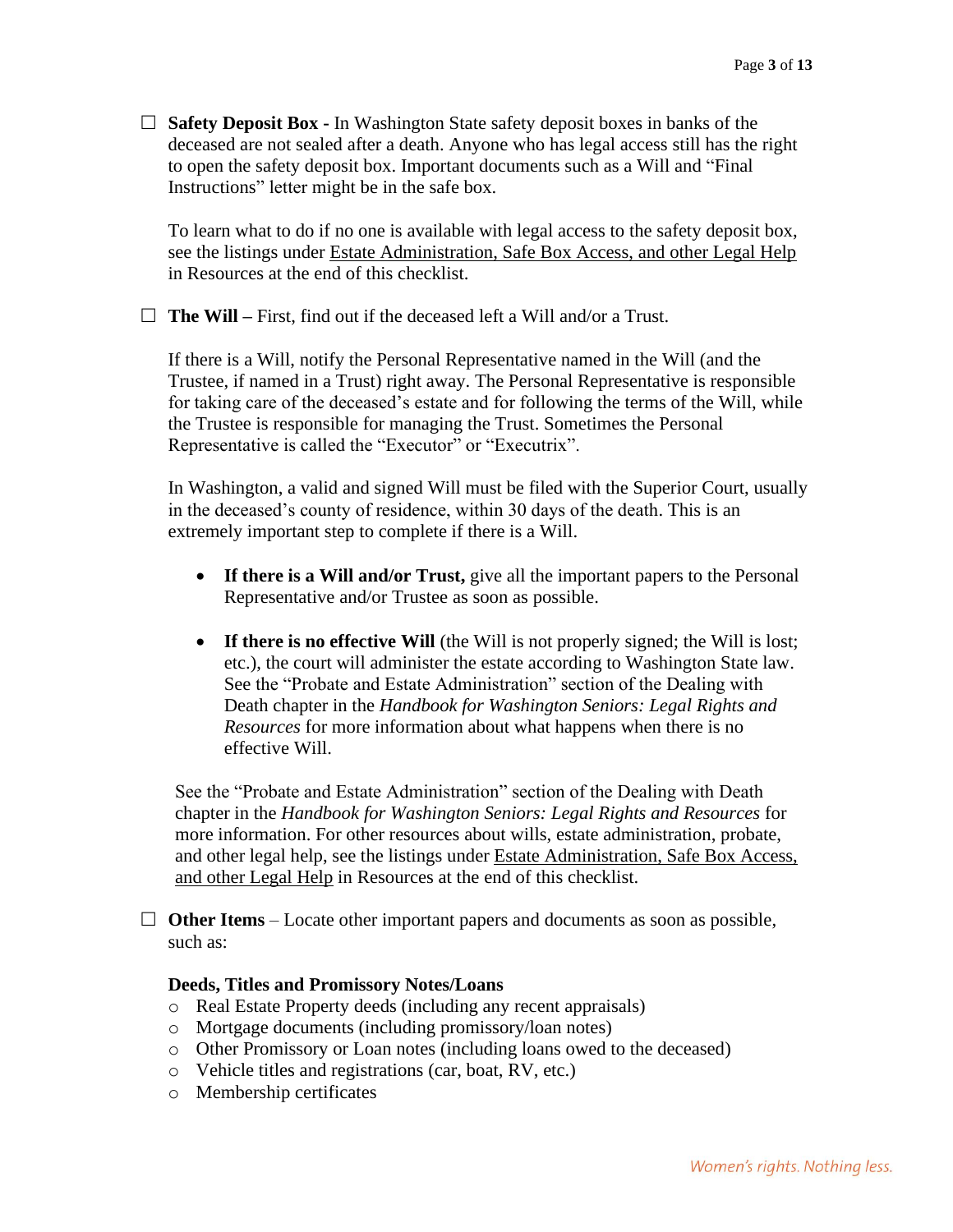#### **Insurance Policies**

- o Life insurance (including premium payment records)
- o Accidental life insurance
- o Veterans' insurance
- o Employers or pension insurance
- o Funeral insurance (or other death-related benefit plans)
- o Mortgage and/or credit insurance
- o Credit card insurance (for balances)
- o Health insurance (including Medicare or Medicaid, "Medigap" insurance, private health insurance, dental, and Long-Term Care insurance)
- o Property insurance (homeowners/renters' insurance, car insurance, etc.)
- o Workers' compensation insurance (and payment records)

#### **Financial Accounts**

Including most recent statements for all accounts, and the list of Beneficiaries, if any.

- o Bank accounts checking, savings, CD's, etc.
- o Investment/brokerage accounts, IRA's, 401-K's, etc.
- o Stocks and bonds
- o Annuities
- o Credit and debit card accounts
- o Usernames and passwords for any online accounts
- o List of safety deposit boxes, where to find keys, and names of authorized users

#### **Other Financial Records**

- o Survivor annuity benefit papers
- o Employer/retirement benefit (pension) plans, pension/profit-sharing plans, etc.
- o Veterans' benefit records
- o Disability payment documents (State, Veterans', etc.)
- o Income statements for the current year (Social Security, pension, IRA's, annuities, employment and other income records)
- o IRS income tax returns (for the current and previous year)
- o IRS gift tax returns (if any, for all years)
- o Property tax records and statements
- o Business interests held, financial statements and agreements, contracts, etc.
- o Loan papers
- o Other investment records, etc.

### **Legal Papers**

- o Will and/or Trusts
- o Deceased's Final Instructions, Disposition Authorization, and/or Designated Agent forms (sometimes included in an Advance Directive such as a Durable Power of Attorney for Health Care, or in a Living Will)
- o Pre-paid funeral contracts
- o Organ/tissue donation record
- o Social Security card (or number)
- o Birth certificates (of all family members)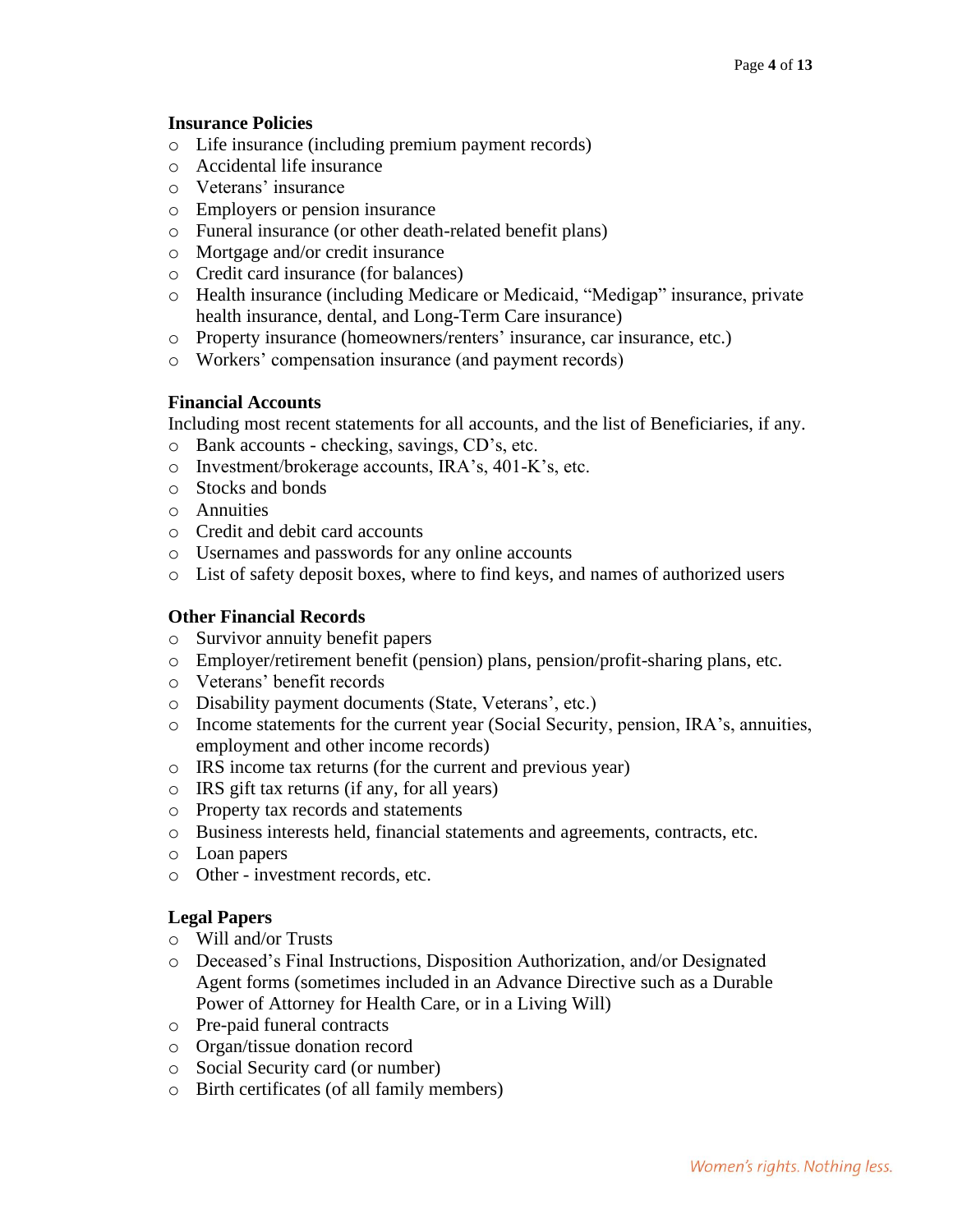- o Marriage license or certificate
- o Military service papers, including discharge records
- o Domestic Partnership Registration
- o Court documents for adoptions and divorce (including any property settlement agreements, name changes, prenuptial agreements, etc.)
- o Community Property Agreements
- o Driver's license
- o Passport, citizenship, immigration and/or alien registration papers

### **Personal Information**

- o Names and contact information of closest family and friends
- o Names and contact information of all lawyers, accountants, doctors, etc.
- o Family Tree, if available (especially if there is no Will).
- o Usernames and passwords for online accounts (including email accounts, financial records, social media accounts, etc.).
- o Passwords to access computers, cell phones and other electronic devices.

# **3. Practical Steps and Information**

- $\Box$  Make a list of regular bills to have as a reminder. Be sure to note if any are on automatic payment plans and note when payments are due.
- $\Box$  Give all unpaid bills to the Personal Representative (if any) to be paid. Some examples of bills to locate:
	- o Utility bills (electric, heating, telephone and/or cable TV, internet, cell phones, water/sewer/garbage, etc.)
	- o Long term debts (home mortgages, bank line of credit, car loans, etc.)
	- o Rental payments (home, apartment, assisted living, or nursing home, etc.)
	- o Credit card bills
	- o Insurance bills (health, Long Term Care, homeowner's, car, life insurance, etc.)
	- o Property tax bills (if paid separately and not included in home mortgage)
- $\Box$  Access to bank accounts: If you are a co-signer or have a joint account with the deceased, you should be able to use some of the money in the account to pay the regular bills of the deceased. Keep detailed records of all the bills you pay and any withdrawals of cash from the account.

If there are no joint owners or co-signers, you cannot access the deceased's bank account until a Personal Representative is approved by a court process. Then, the Personal Representative usually can access the accounts to pay bills, etc. For more information, see the "Probate and Estate Administration" section of the Dealing with Death chapter in the *Handbook for Washington Seniors: Legal Rights and Resources*.

 $\Box$  Power of Attorney: If you were the holder of a Power of Attorney (sometimes called an "attorney-in-fact" or the "agent") for the deceased, your authority to act under the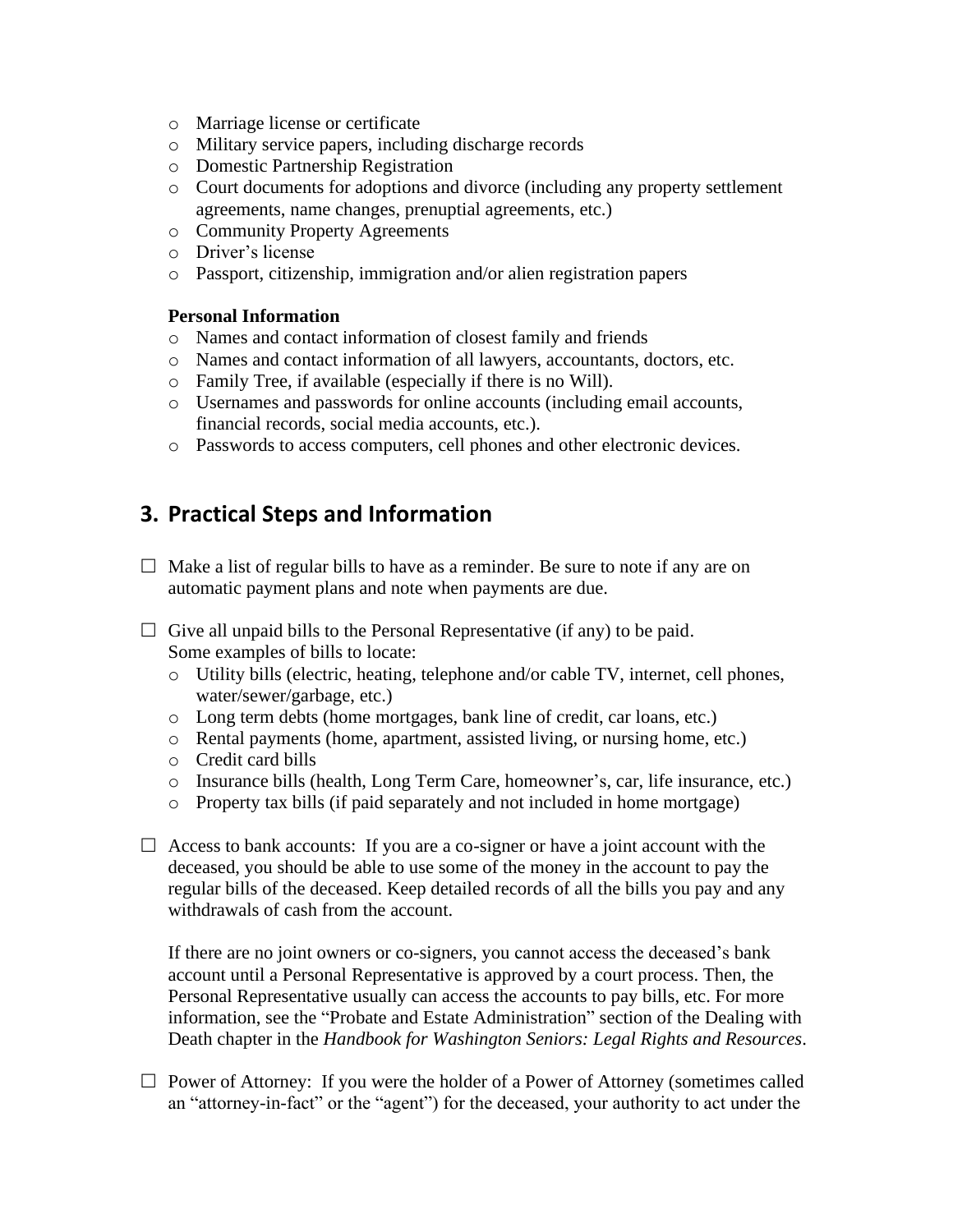Power of Attorney ends at the time of death. The only exception to this is if you were also listed in the Power of Attorney as the deceased's "Designated Agent" for afterdeath arrangements. In this case, you will have the authority to make funeral or memorial arrangements as well as burial or cremation arrangements.

- $\Box$  Check and take care of the deceased's home, property, and pets, if necessary. Put valuables (cash, jewelry, collectible items) in a safe place. Be sure the house is locked if no one is home.
- $\Box$  Contact the Post Office (listed in the telephone directory as United States Postal Service) with forwarding information, if necessary. Stop all deliveries of unneeded newspapers, home care services (such as meal delivery or nursing services), and cancel any appointments for doctors, dentists, etc.
- $\Box$  Email Accounts: Keep all email accounts open for at least several months, if possible, because important correspondence (including bank statements, etc.) might only be accessible through email accounts. You will need to locate the username and password for each account.
- $\Box$  Cancel services that are no longer needed (such as cell phones, internet, or cable TV). Do not cancel utilities, as they may still be needed.

# **4. Notification of Death (and Check for Benefits)**

Once you have notified all close family and friends, the deceased's doctor and lawyer (if any), and the Personal Representative and/or Trustee (if one is named in a Will and/or Trust), you (or the Personal Representative) should give notice of the death as soon as possible to the agencies and companies listed below.

At the same time, you (or the Personal Representative) should check and apply for any death benefits or survivor benefits from these organizations. This is money paid after a death to the person or persons named as "beneficiary." A "beneficiary" is a person who receives money or property, such as from the deceased's life insurance policy, retirement pension, or annuity.

It can take two or more months for benefits to arrive, so be sure to start soon. Call these offices to find out their requirements, such as sending a certified copy of the death certificate. Make a note with the date you made your calls and write down what is required as a reminder of what you need to do.

Contact information for many of these offices is listed in the Resources section at the end of this checklist (see Notification of Death and Checking for Benefits).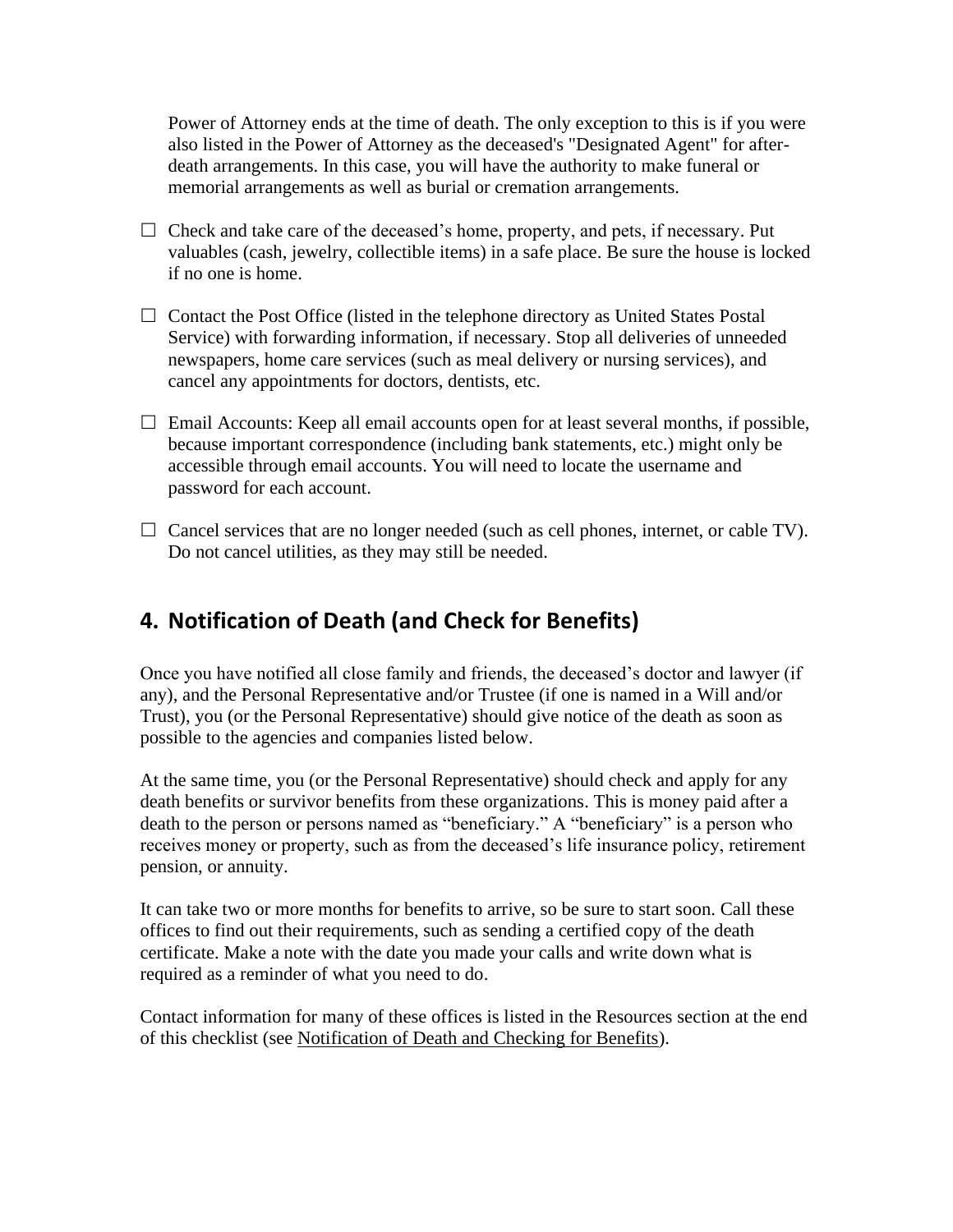Here is a list of some agencies and companies to notify:

**Social Security**: You must notify the Social Security Administration of the death and apply for any possible Social Security death benefits and survivors' benefits. Many funeral homes will report the death to Social Security, but you will still need to contact the Social Security yourself as soon as possible, to check and apply for benefits. You will need the deceased's Social Security number and date of birth. The Social Security office automatically notifies Medicare of the death. If the deceased was receiving Social Security payments, the payment for the month of the death must be returned to Social Security. Contact the deceased's bank to return the full month's payment as soon as possible. Social Security will then send a new payment adjusted to reflect the date of death. For information on Social Security and survivors' benefits, see the Financial Benefit Programs chapter in the *Handbook for Washington Seniors: Legal Rights and Resources*. Date & Notes: \_\_\_\_\_\_\_\_\_\_\_\_\_\_\_\_\_\_\_\_\_\_\_\_\_\_\_\_\_\_\_\_\_\_\_\_\_\_\_\_\_\_\_\_\_\_\_\_\_\_\_\_\_\_\_\_\_\_\_

**Landlord, Assisted Living, Nursing Home, or Other Rental**: If applicable, notify the deceased's landlord, rental agency, or administration office (for Assisted Living or Nursing Home) as soon as possible, to discuss lease or rental agreements, and important moving out dates, if necessary. Ask about the possible return of the deceased's security deposit.

\_\_\_\_\_\_\_\_\_\_\_\_\_\_\_\_\_\_\_\_\_\_\_\_\_\_\_\_\_\_\_\_\_\_\_\_\_\_\_\_\_\_\_\_\_\_\_\_\_\_\_\_\_\_\_\_\_\_\_\_\_\_\_\_\_\_\_\_\_\_\_ \_\_\_\_\_\_\_\_\_\_\_\_\_\_\_\_\_\_\_\_\_\_\_\_\_\_\_\_\_\_\_\_\_\_\_\_\_\_\_\_\_\_\_\_\_\_\_\_\_\_\_\_\_\_\_\_\_\_\_\_\_\_\_\_\_\_\_\_\_\_\_

\_\_\_\_\_\_\_\_\_\_\_\_\_\_\_\_\_\_\_\_\_\_\_\_\_\_\_\_\_\_\_\_\_\_\_\_\_\_\_\_\_\_\_\_\_\_\_\_\_\_\_\_\_\_\_\_\_\_\_\_\_\_\_\_\_\_\_\_\_\_\_ \_\_\_\_\_\_\_\_\_\_\_\_\_\_\_\_\_\_\_\_\_\_\_\_\_\_\_\_\_\_\_\_\_\_\_\_\_\_\_\_\_\_\_\_\_\_\_\_\_\_\_\_\_\_\_\_\_\_\_\_\_\_\_\_\_\_\_\_\_\_\_

Date & Notes: \_\_\_\_\_\_\_\_\_\_\_\_\_\_\_\_\_\_\_\_\_\_\_\_\_\_\_\_\_\_\_\_\_\_\_\_\_\_\_\_\_\_\_\_\_\_\_\_\_\_\_\_\_\_\_\_\_\_\_

**Insurance Companies**: Contact all the insurance companies on the list you made from the deceased's records. This includes policies that might pay death benefits to the beneficiary or beneficiaries named in the policy (such as life insurance or annuities). Contact an insurance company if you see its policy might pay for account balances (such as for mortgages, credit cards or other loans). Date & Notes: \_\_\_\_\_\_\_\_\_\_\_\_\_\_\_\_\_\_\_\_\_\_\_\_\_\_\_\_\_\_\_\_\_\_\_\_\_\_\_\_\_\_\_\_\_\_\_\_\_\_\_\_\_\_\_\_\_\_\_

\_\_\_\_\_\_\_\_\_\_\_\_\_\_\_\_\_\_\_\_\_\_\_\_\_\_\_\_\_\_\_\_\_\_\_\_\_\_\_\_\_\_\_\_\_\_\_\_\_\_\_\_\_\_\_\_\_\_\_\_\_\_\_\_\_\_\_\_\_\_\_

**All other insurance companies** (property insurance, health and dental insurance, Long-Term Care insurance, etc.): Notify each of the death so that the policy can either be changed or canceled. Ask for any unused premium to be returned to you. Date & Notes: \_\_\_\_\_\_\_\_\_\_\_\_\_\_\_\_\_\_\_\_\_\_\_\_\_\_\_\_\_\_\_\_\_\_\_\_\_\_\_\_\_\_\_\_\_\_\_\_\_\_\_\_\_\_\_\_\_\_\_

\_\_\_\_\_\_\_\_\_\_\_\_\_\_\_\_\_\_\_\_\_\_\_\_\_\_\_\_\_\_\_\_\_\_\_\_\_\_\_\_\_\_\_\_\_\_\_\_\_\_\_\_\_\_\_\_\_\_\_\_\_\_\_\_\_\_\_\_\_\_\_ \_\_\_\_\_\_\_\_\_\_\_\_\_\_\_\_\_\_\_\_\_\_\_\_\_\_\_\_\_\_\_\_\_\_\_\_\_\_\_\_\_\_\_\_\_\_\_\_\_\_\_\_\_\_\_\_\_\_\_\_\_\_\_\_\_\_\_\_\_\_\_

\_\_\_\_\_\_\_\_\_\_\_\_\_\_\_\_\_\_\_\_\_\_\_\_\_\_\_\_\_\_\_\_\_\_\_\_\_\_\_\_\_\_\_\_\_\_\_\_\_\_\_\_\_\_\_\_\_\_\_\_\_\_\_\_\_\_\_\_\_\_\_

**Employee Pensions and Benefits**: If you are listed as the employee's beneficiary, contact the deceased's employer to ask about any possible death benefits, retirement annuity or pension plans, and life and health insurance coverage. Unions and other professional organizations may provide benefits also. Note: Sometimes you must return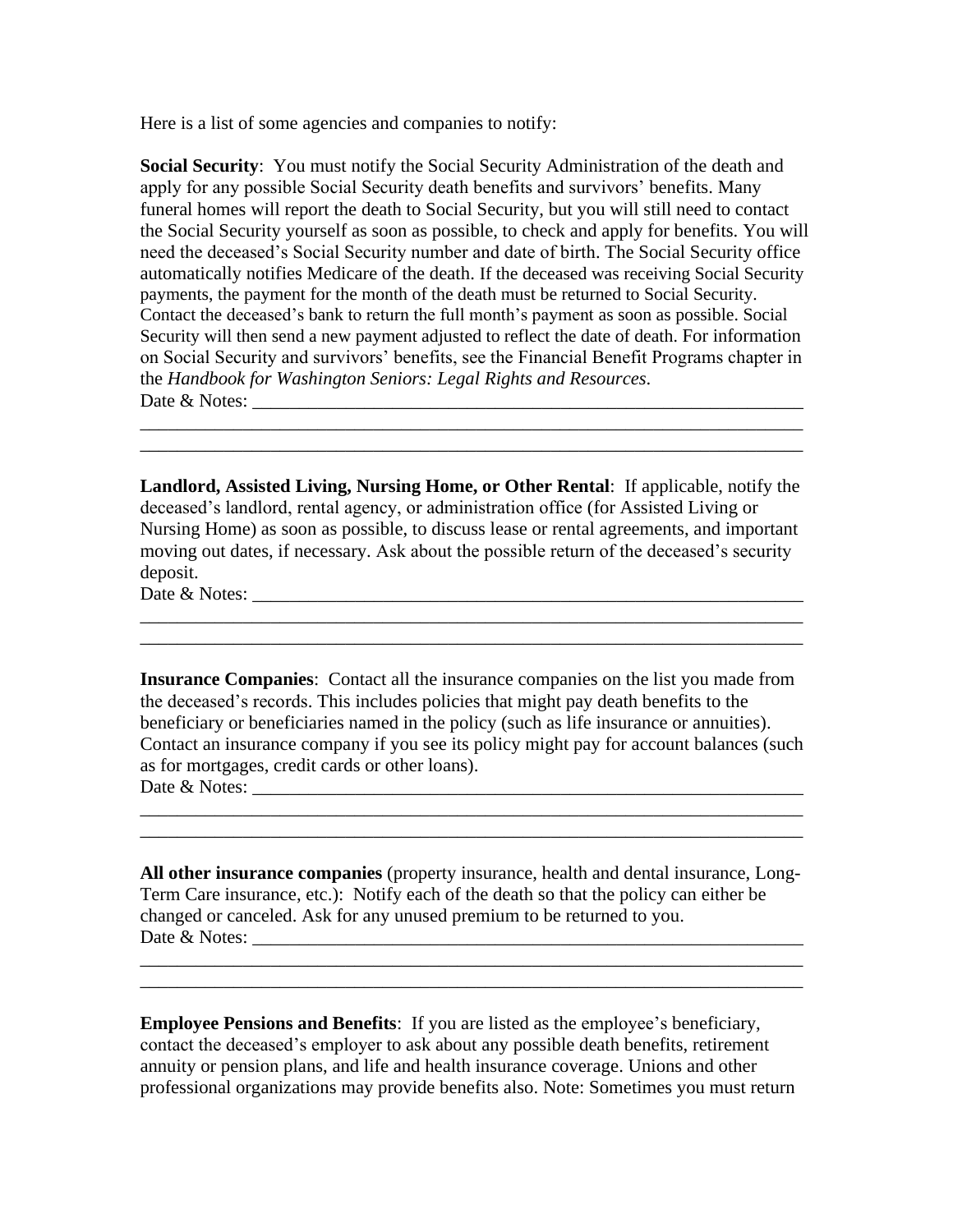the deceased's final monthly pension payment to the pension company before they send a new, adjusted payment. If the deceased was employed, notify the employer. Date & Notes: \_\_\_\_\_\_\_\_\_\_\_\_\_\_\_\_\_\_\_\_\_\_\_\_\_\_\_\_\_\_\_\_\_\_\_\_\_\_\_\_\_\_\_\_\_\_\_\_\_\_\_\_\_\_\_\_\_\_\_

\_\_\_\_\_\_\_\_\_\_\_\_\_\_\_\_\_\_\_\_\_\_\_\_\_\_\_\_\_\_\_\_\_\_\_\_\_\_\_\_\_\_\_\_\_\_\_\_\_\_\_\_\_\_\_\_\_\_\_\_\_\_\_\_\_\_\_\_\_\_\_

**Veterans Affairs**: If the deceased was a veteran, notify the VA to ask about possible death and burial benefits, and survivor's benefits. For information about Veteran's survivors' benefits, see the "Veterans' Benefits" section in the Financial Benefit Programs chapter in the *Handbook for Washington Seniors: Legal Rights and Resources*. Date & Notes: \_\_\_\_\_\_\_\_\_\_\_\_\_\_\_\_\_\_\_\_\_\_\_\_\_\_\_\_\_\_\_\_\_\_\_\_\_\_\_\_\_\_\_\_\_\_\_\_\_\_\_\_\_\_\_\_\_\_\_

 $\mathcal{L}_\mathcal{L} = \{ \mathcal{L}_\mathcal{L} = \{ \mathcal{L}_\mathcal{L} = \{ \mathcal{L}_\mathcal{L} = \{ \mathcal{L}_\mathcal{L} = \{ \mathcal{L}_\mathcal{L} = \{ \mathcal{L}_\mathcal{L} = \{ \mathcal{L}_\mathcal{L} = \{ \mathcal{L}_\mathcal{L} = \{ \mathcal{L}_\mathcal{L} = \{ \mathcal{L}_\mathcal{L} = \{ \mathcal{L}_\mathcal{L} = \{ \mathcal{L}_\mathcal{L} = \{ \mathcal{L}_\mathcal{L} = \{ \mathcal{L}_\mathcal{$ 

\_\_\_\_\_\_\_\_\_\_\_\_\_\_\_\_\_\_\_\_\_\_\_\_\_\_\_\_\_\_\_\_\_\_\_\_\_\_\_\_\_\_\_\_\_\_\_\_\_\_\_\_\_\_\_\_\_\_\_\_\_\_\_\_\_\_\_\_\_\_\_

**Banks, Financial Institutions, and Credit Card Companies:** If you were a co-signer or had a joint account with the deceased, you must notify the bank or other financial institutions (including credit card companies) of the death. For joint accounts "with the right of survivorship" the survivor owns all the money in the account, but you still must notify the bank of the death. Date & Notes: \_\_\_\_\_\_\_\_\_\_\_\_\_\_\_\_\_\_\_\_\_\_\_\_\_\_\_\_\_\_\_\_\_\_\_\_\_\_\_\_\_\_\_\_\_\_\_\_\_\_\_\_\_\_\_\_\_\_\_

**Office of Financial Recovery, DSHS**: If you are the Personal Representative, or you are responsible for the deceased's estate, you must send notification of the death to Washington State's Office of Financial Recovery (OFR). Notification is required for any possible "Estate Recovery" which might be due if the deceased (or deceased's spouse) had certain Long Term Care medical services paid by Medicaid and Washington State. For more information, see the memo *Estate Recovery for Medical Services Paid for by the State* listed in the Resources section at the end of this checklist under the Estate Administration, Safe Box Access, and other Legal Help. Date & Notes: \_\_\_\_\_\_\_\_\_\_\_\_\_\_\_\_\_\_\_\_\_\_\_\_\_\_\_\_\_\_\_\_\_\_\_\_\_\_\_\_\_\_\_\_\_\_\_\_\_\_\_\_\_\_\_\_\_\_\_

**Washington State Department of Revenue (DOR):** The DOR must be contacted if the deceased had either:

\_\_\_\_\_\_\_\_\_\_\_\_\_\_\_\_\_\_\_\_\_\_\_\_\_\_\_\_\_\_\_\_\_\_\_\_\_\_\_\_\_\_\_\_\_\_\_\_\_\_\_\_\_\_\_\_\_\_\_\_\_\_\_\_\_\_\_\_\_\_\_

\_\_\_\_\_\_\_\_\_\_\_\_\_\_\_\_\_\_\_\_\_\_\_\_\_\_\_\_\_\_\_\_\_\_\_\_\_\_\_\_\_\_\_\_\_\_\_\_\_\_\_\_\_\_\_\_\_\_\_\_\_\_\_\_\_\_\_\_\_\_\_

- A small business and owes any Washington State business taxes, or
- A very large estate (with millions in assets) and owes estate tax.

See the *Small Business Guide,* by the Department of Revenue for information about closing or changing a business after a death occurs. Also see the "Probate and Estate Administration" section of the Dealing with Death chapter in the *Handbook for Washington Seniors: Legal Rights and Resources* for more information about paying other taxes and debts, such as IRS taxes and estate taxes. See Resources below. Date & Notes: \_\_\_\_\_\_\_\_\_\_\_\_\_\_\_\_\_\_\_\_\_\_\_\_\_\_\_\_\_\_\_\_\_\_\_\_\_\_\_\_\_\_\_\_\_\_\_\_\_\_\_\_\_\_\_\_\_\_\_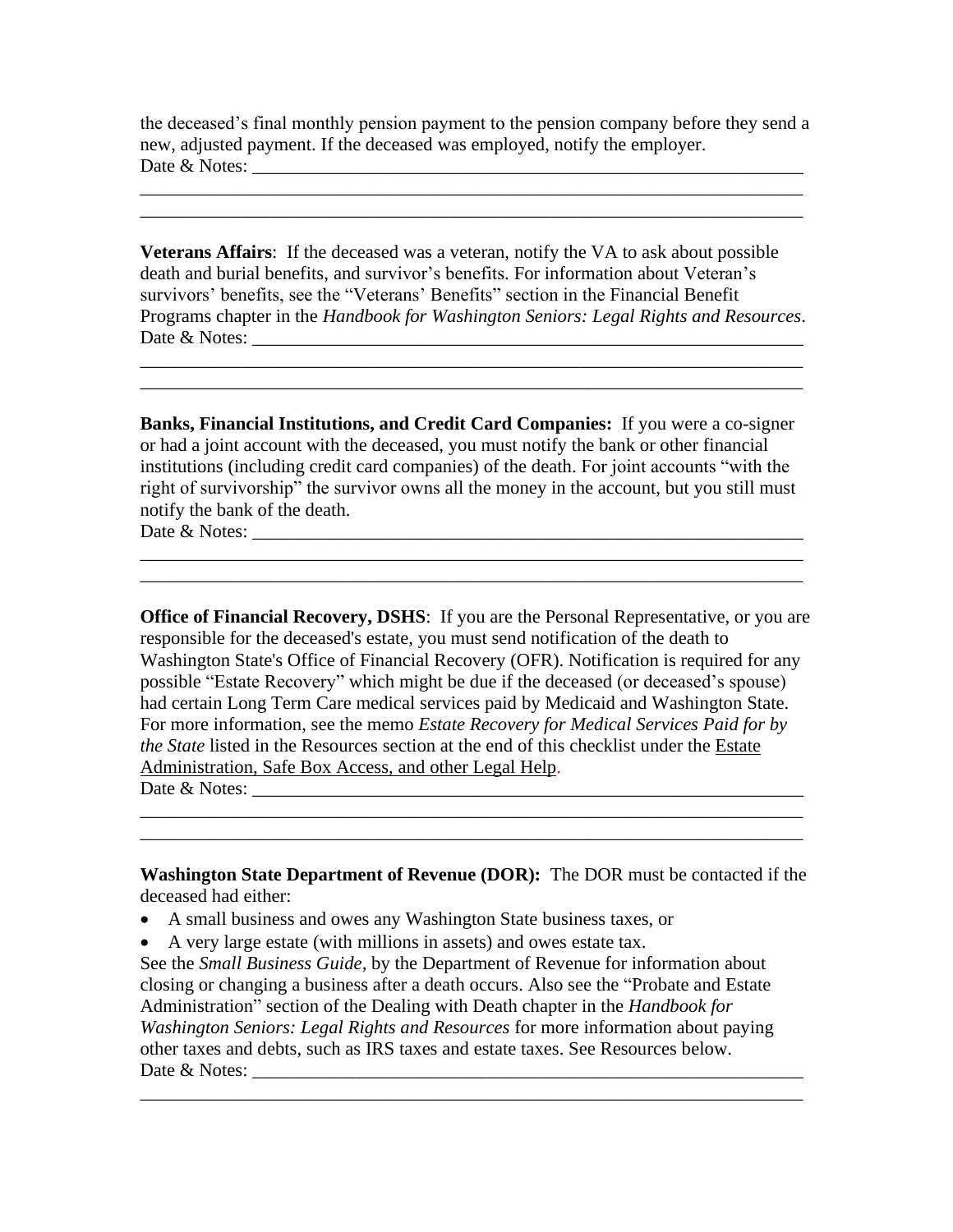**Washington State Department of Labor & Industries (L&I), Crime Victim's Compensation Program:** Contact this agency for help and possible benefits if the death was the result of a criminal act. Date  $\&$  Notes:

\_\_\_\_\_\_\_\_\_\_\_\_\_\_\_\_\_\_\_\_\_\_\_\_\_\_\_\_\_\_\_\_\_\_\_\_\_\_\_\_\_\_\_\_\_\_\_\_\_\_\_\_\_\_\_\_\_\_\_\_\_\_\_\_\_\_\_\_\_\_\_ \_\_\_\_\_\_\_\_\_\_\_\_\_\_\_\_\_\_\_\_\_\_\_\_\_\_\_\_\_\_\_\_\_\_\_\_\_\_\_\_\_\_\_\_\_\_\_\_\_\_\_\_\_\_\_\_\_\_\_\_\_\_\_\_\_\_\_\_\_\_\_

\_\_\_\_\_\_\_\_\_\_\_\_\_\_\_\_\_\_\_\_\_\_\_\_\_\_\_\_\_\_\_\_\_\_\_\_\_\_\_\_\_\_\_\_\_\_\_\_\_\_\_\_\_\_\_\_\_\_\_\_\_\_\_\_\_\_\_\_\_\_\_

**Washington State Department of Labor & Industries (L&I):** Notify this agency for possible Worker's Compensation benefits if a job-related injury or illness caused the death.

\_\_\_\_\_\_\_\_\_\_\_\_\_\_\_\_\_\_\_\_\_\_\_\_\_\_\_\_\_\_\_\_\_\_\_\_\_\_\_\_\_\_\_\_\_\_\_\_\_\_\_\_\_\_\_\_\_\_\_\_\_\_\_\_\_\_\_\_\_\_\_ \_\_\_\_\_\_\_\_\_\_\_\_\_\_\_\_\_\_\_\_\_\_\_\_\_\_\_\_\_\_\_\_\_\_\_\_\_\_\_\_\_\_\_\_\_\_\_\_\_\_\_\_\_\_\_\_\_\_\_\_\_\_\_\_\_\_\_\_\_\_\_

Date & Notes: \_\_\_\_\_\_\_\_\_\_\_\_\_\_\_\_\_\_\_\_\_\_\_\_\_\_\_\_\_\_\_\_\_\_\_\_\_\_\_\_\_\_\_\_\_\_\_\_\_\_\_\_\_\_\_\_\_\_\_

**Credit Bureaus**: It is recommended that the three major Credit Bureaus are notified of the death, to help avoid possible identity theft. These Credit Bureaus are Equifax, Experian, and TransUnion. Date & Notes: \_\_\_\_\_\_\_\_\_\_\_\_\_\_\_\_\_\_\_\_\_\_\_\_\_\_\_\_\_\_\_\_\_\_\_\_\_\_\_\_\_\_\_\_\_\_\_\_\_\_\_\_\_\_\_\_\_\_\_

\_\_\_\_\_\_\_\_\_\_\_\_\_\_\_\_\_\_\_\_\_\_\_\_\_\_\_\_\_\_\_\_\_\_\_\_\_\_\_\_\_\_\_\_\_\_\_\_\_\_\_\_\_\_\_\_\_\_\_\_\_\_\_\_\_\_\_\_\_\_\_

# **5. Final Steps**

See the Dealing with Death chapter of the *Handbook for Washington Seniors: Legal Rights and Resources* for your next steps, including the "Funerals, Burials, and Cremation" and "Probate and Estate Administration" sections. The "Probate and Estate Administration" section includes information about paying the deceased's debts, bills, and taxes, and explains how the deceased's assets are transferred.

# **Feedback**

We hope this checklist has been helpful. If you have any feedback regarding this checklist or the information provided, please send an email to [info@legalvoice.org.](mailto:info@legalvoice.org) Your feedback helps us improve our materials and keep information up to date. *Thank you*.

# **Resources**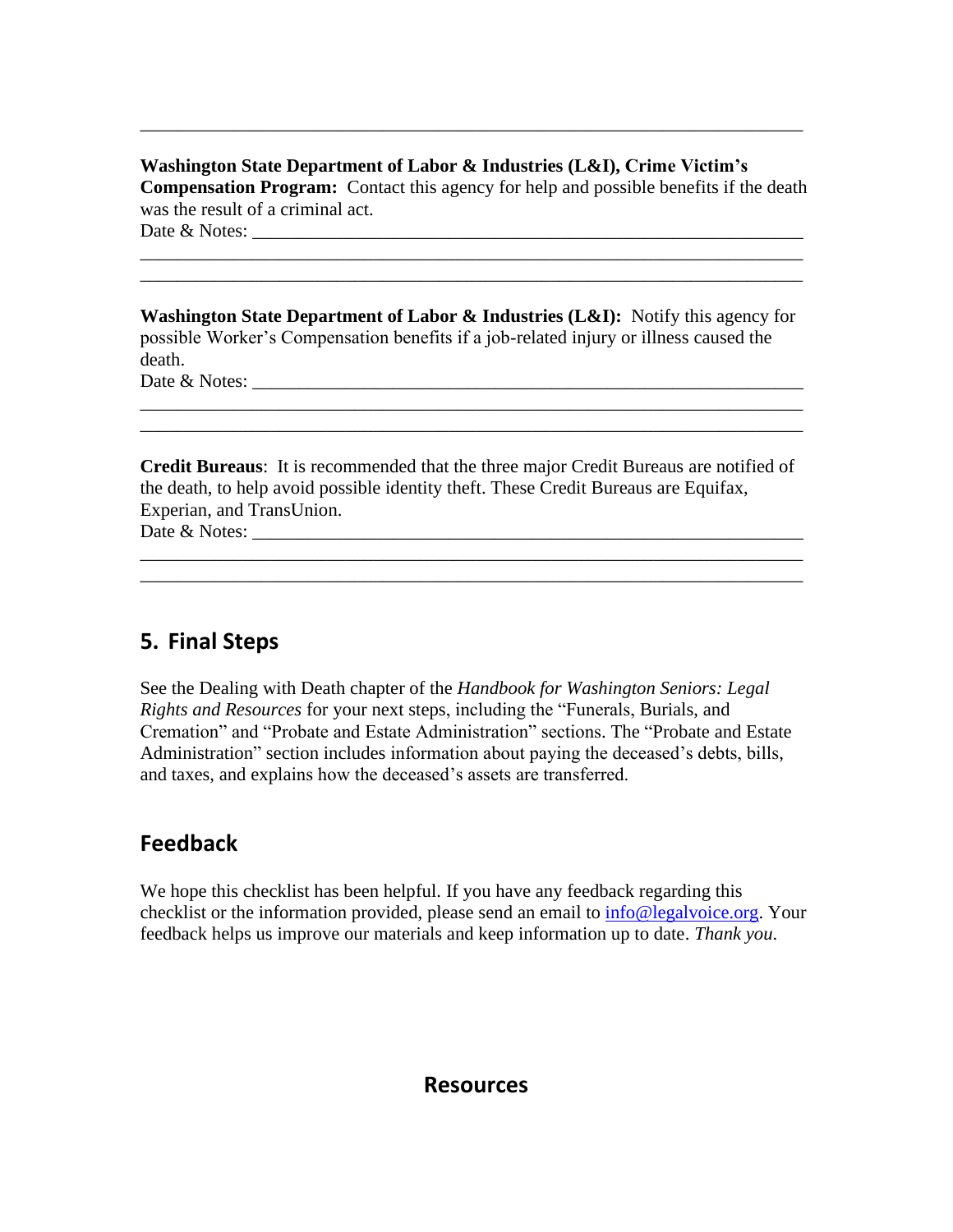### **General Resources**

- *Handbook for Washington Seniors: Legal Rights and Resources*, by Legal Voice: This book and a wide range of other free and low-cost legal publications are available for free on the Legal Voice website. You may also purchase a spiral-bound hardcopy online or by phone (\$20, includes shipping). By phone: 206-682-9552, ext. 114 Email: [info@legalvoice.org](mailto:info@legalvoice.org) Online: [www.legalvoice.org/handbook](http://www.legalvoice.org/handbook)
- Nolo.com: Legal information and publications for Personal Representatives ("Executors") and others about settling estates, probate, and much more. Online: [www.nolo.com/legal-encyclopedia/executor-probate](http://www.nolo.com/legal-encyclopedia/executor-probate)
- WashingtonLawHelp.org: Legal self-help information and resources for seniors, including dealing with death and probate issues. Online: [www.washingtonlawhelp.org/issues/aging-elder-law/wills-probate-other](http://www.washingtonlawhelp.org/issues/aging-elder-law/wills-probate-other-advanced-directives)[advanced-directives](http://www.washingtonlawhelp.org/issues/aging-elder-law/wills-probate-other-advanced-directives)

## **For Funerals, Burials, Cremation, and other Information**

- Federal Trade Commission (FTC): Free publications (both available in Spanish) By phone: 1-877-382-4357 (toll-free) Eastern Time Online: [www.consumer.ftc.gov/blog/planning-funeral-know-your-rights](http://www.consumer.ftc.gov/blog/planning-funeral-know-your-rights) 
	- o *Paying Final Respects: Your Rights When Buying Funeral Goods and Services*
	- o *Shopping for Funeral Services*
- People's Memorial Association (PMA): A Washington State non-profit organization providing education, consumer information and legal resources about cremation, burial, and other issues after a death occurs. By phone: 1-888-762-2762 (toll-free) or 206-325-0489 Email: [info@peoplesmemorial.org](mailto:info@peoplesmemorial.org) Online:<http://peoplesmemorial.org/>
- Washington State Attorney General's Office: Information on "Dealing with Death" issues, including funerals, consumer protections, death certificates, laws and rules. By phone: 1-800-551-4636 (toll-free; in-state only) or (360)-753-6200 Online: [www.atg.wa.gov/dealing-death](http://www.atg.wa.gov/dealing-death)

### **For Death Certificates**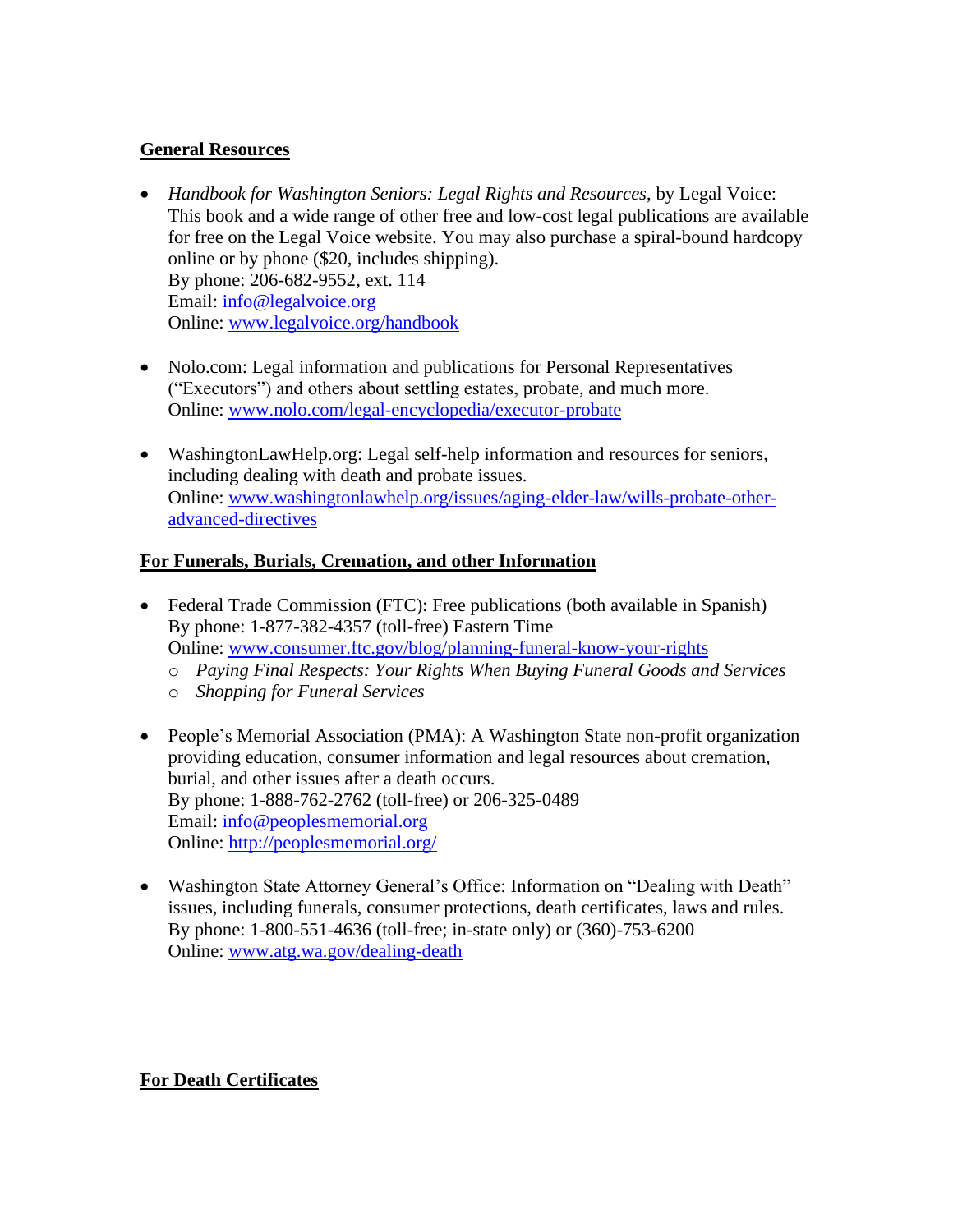• Washington State Department of Health, Center for Health Statistics: This office will give you the contact information for the local Department of Health in the county where the death occurred. If the death occurred three or more months ago and the death certificate is no longer available at the local office, you can apply directly to the state office. By phone: 1-866-687-1464 (toll-free) Online:

[www.doh.wa.gov/LicensesPermitsandCertificates/VitalRecords/OrderingaVitalRecord](http://www.doh.wa.gov/LicensesPermitsandCertificates/VitalRecords/OrderingaVitalRecord)

• Public Health Seattle & King County, Vital Statistics: For death certificates, if the death occurred in King County. By phone: 206-897-4551 or 1-800-325-6165, ext. 6-4768 (toll-free) In person: \*No walk-in service during COVID\* 908 Jefferson St, 2nd Floor, Seattle WA 98104 Online: [www.kingcounty.gov/death](https://kingcounty.gov/depts/health/vital-statistics/death.aspx)

### **For Notification of Death (and to Check for Benefits)**

- Credit Bureaus: To help avoid identity theft, the person with Power of Attorney can send a written request to freeze the deceased's credit report, plus a copy of the deceased's Death Certificate AND a copy of the Power of Attorney document to each of these three credit bureaus. (A copy of the deceased's credit report can also be requested.)
	- 1. Equifax, PO Box 740241, Atlanta, GA 30374 Information online: [www.equifax.com](http://www.equifax.com/)
	- 2. Experian, PO Box 4500, Allen, TX 75013 Information online: [www.experian.com](http://www.experian.com/)
	- 3. TransUnion, PO Box 2000, Chester, PA 19016 Information by phone: 1-800-680-7289, enter the deceased's SS#, select option 4 Information online: [www.transunion.com](http://www.transunion.com/)
- Office of Financial Recovery, DSHS: For legally required notification of a death in the state of Washington. Send notice of death (including the deceased's Social Security number and copy of death certificate), by certified mail with return receipt requested. For more information, see the Columbia Legal Services publication *Estate Recovery for Medical Services Paid for by the State* (listed below under For Estate Administration…).

By phone: 1-800-562-6114 (toll-free); 360-664-5700; or TTY: 1-800-833-6388 By mail: PO Box 9501, Olympia, WA 98507-9501 Online: [www.dshs.wa.gov/ffa/office-financial-recovery](http://www.dshs.wa.gov/ffa/office-financial-recovery)

• Social Security Administration: For notification of death and to check for benefits, either by phone or in person at a local Social Security office. By phone: 1-800-772-1213 (toll-free) Eastern time; TTY: 1-800-325-0778 In person: Call for the location of your local Social Security office.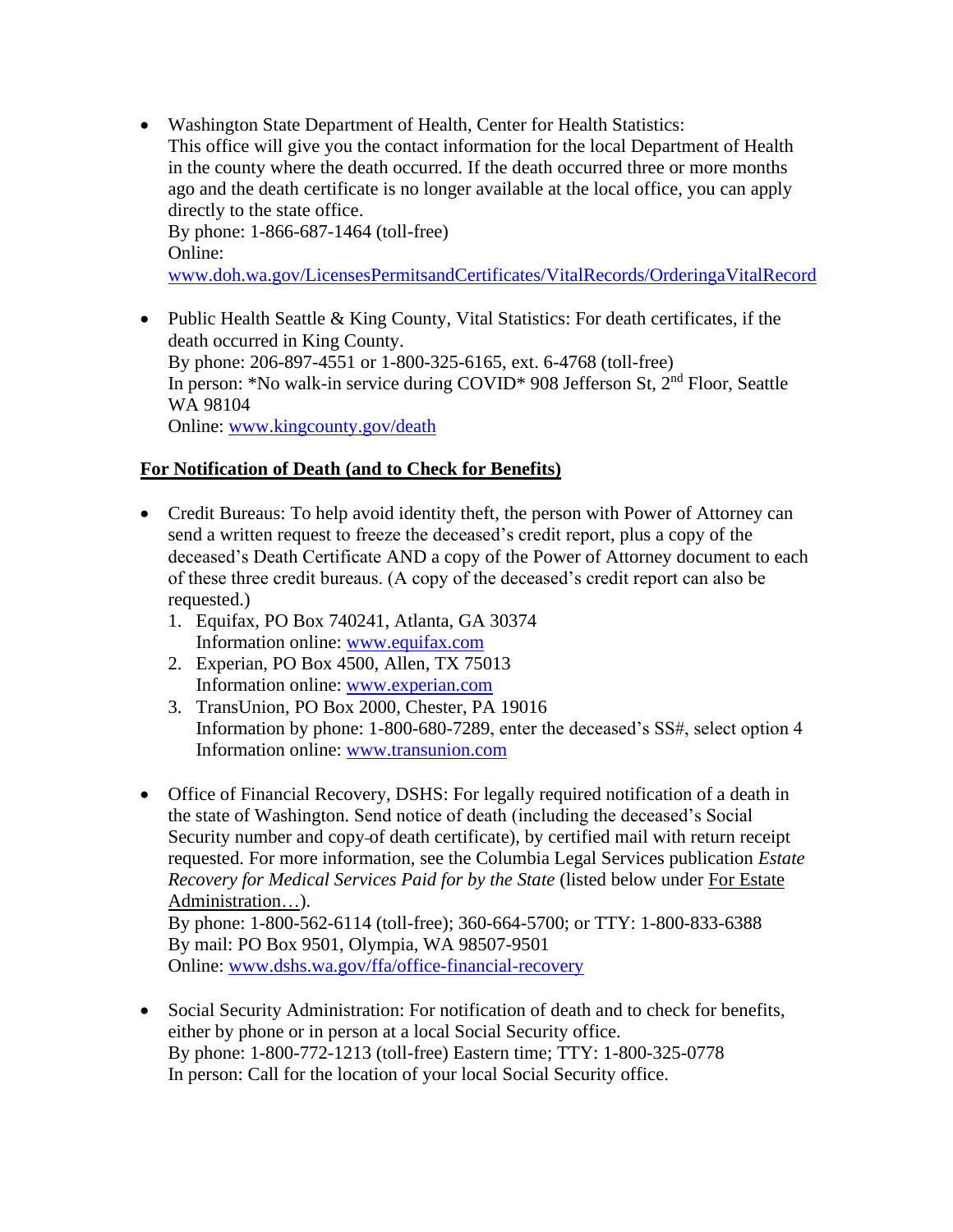Online: [www.socialsecurity.gov/survivors/](http://www.socialsecurity.gov/survivors/) (for information only; you cannot report a death or apply for benefits online)

- Veterans Affairs: For notification of death and to check for benefits. By phone: 1-800-827-1000 (toll-free) Eastern time Online: [www.va.gov/opa/persona/dependent\\_survivor.asp](http://www.va.gov/opa/persona/dependent_survivor.asp)
- Washington State Department of Labor & Industries (L&I): Contact immediately if death was due to work-related illness or injury. By phone: 1-800-423-7233 (toll-free) Online: [https://lni.wa.gov/safety-health/preventing-injuries-illnesses/workplace](https://lni.wa.gov/safety-health/preventing-injuries-illnesses/workplace-injuries-fatalities/)[injuries-fatalities/](https://lni.wa.gov/safety-health/preventing-injuries-illnesses/workplace-injuries-fatalities/)
- Washington State Department of Labor & Industries (L&I) Crime Victim's Compensation Program: Contact for help if death was due to a crime. By phone: 1-800-762-3716 (toll-free); TTY: 1-800-833-6388 Online: [www.lni.wa.gov/ClaimsIns/CrimeVictims/](http://www.lni.wa.gov/ClaimsIns/CrimeVictims/)
- Washington State Department of Revenue (DOR): Contact DOR if the deceased owes any Washington State taxes (such as business related taxes or estate taxes, if applicable). By phone: 1-800-647-7706 (toll-free) (for business taxes) 360-534-1403 (for Estate taxes) Email: [help@business.wa.gov](mailto:help@business.wa.gov)

Online: [www.dor.wa.gov](http://www.dor.wa.gov/)

o *Small Business Guide*: Information on closing a deceased's business. Online: [www.business.wa.gov/guide](http://www.business.wa.gov/guide)

### **For Estate Administration, Safe Box Access, and other Legal Help**

- *Dealing With the Death of a Loved One*, by Estate Planning Council of Seattle: Also, *The Fiduciary's Handbook* and *Estate Planning Guide*. All are available to view online for free and as hard copies for purchase from their document library. Phone: 206-228-9351 Online: [www.epcseattle.org/council/documents](http://www.epcseattle.org/council/documents)
- *Estate Recovery for Medical Services Paid for by the State*, by Columbia Legal Services Online: [www.washingtonlawhelp.org;](http://www.washingtonlawhelp.org/) in the search box at the top of the web page, type the publication's title, then click on that title in the search results.
- *Finding Lost Wills*, by the WSBA Online: [www.wsba.org/for-the-public/find-legal-help/how-to-find-lost-will](http://www.wsba.org/for-the-public/find-legal-help/how-to-find-lost-will)
- *Handbook for Washington Seniors: Legal Rights and Resources*, by Legal Voice By phone: 206-682-9552, ext. 114